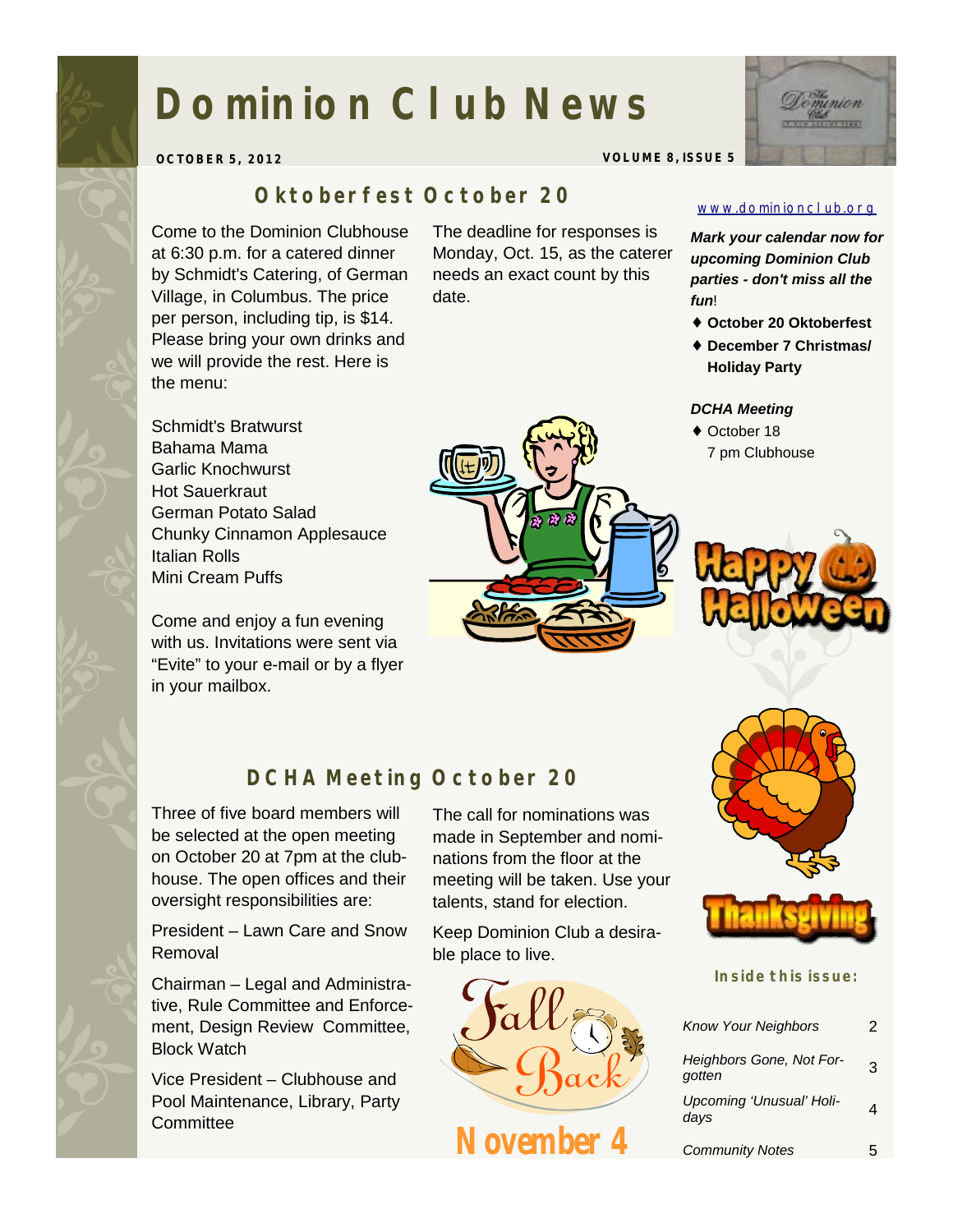

### *Know Your Neighbors*



Linda and David Kretschmaier have lived in Dominion Club for nine years at 6916 Camden Drive. David is a Quality Engineer at Georgia-Pacific Chemicals and Linda is Director of Youth and Family Ministry at Westerville First Presbyterian Church.

David participated in the 8th Annual New Albany Walking Classic (10k) on Sunday, September 16th. In his age group (male 60-69) he placed ninth out of 56 while overall (all entrants) he placed 97th out of 1,708 entrants in the 10k (6.2 mile) event. His time was 1:17:59 with an average pace of 12:35.

David says "I encourage other walkers to get involved in the future, it was a great event."

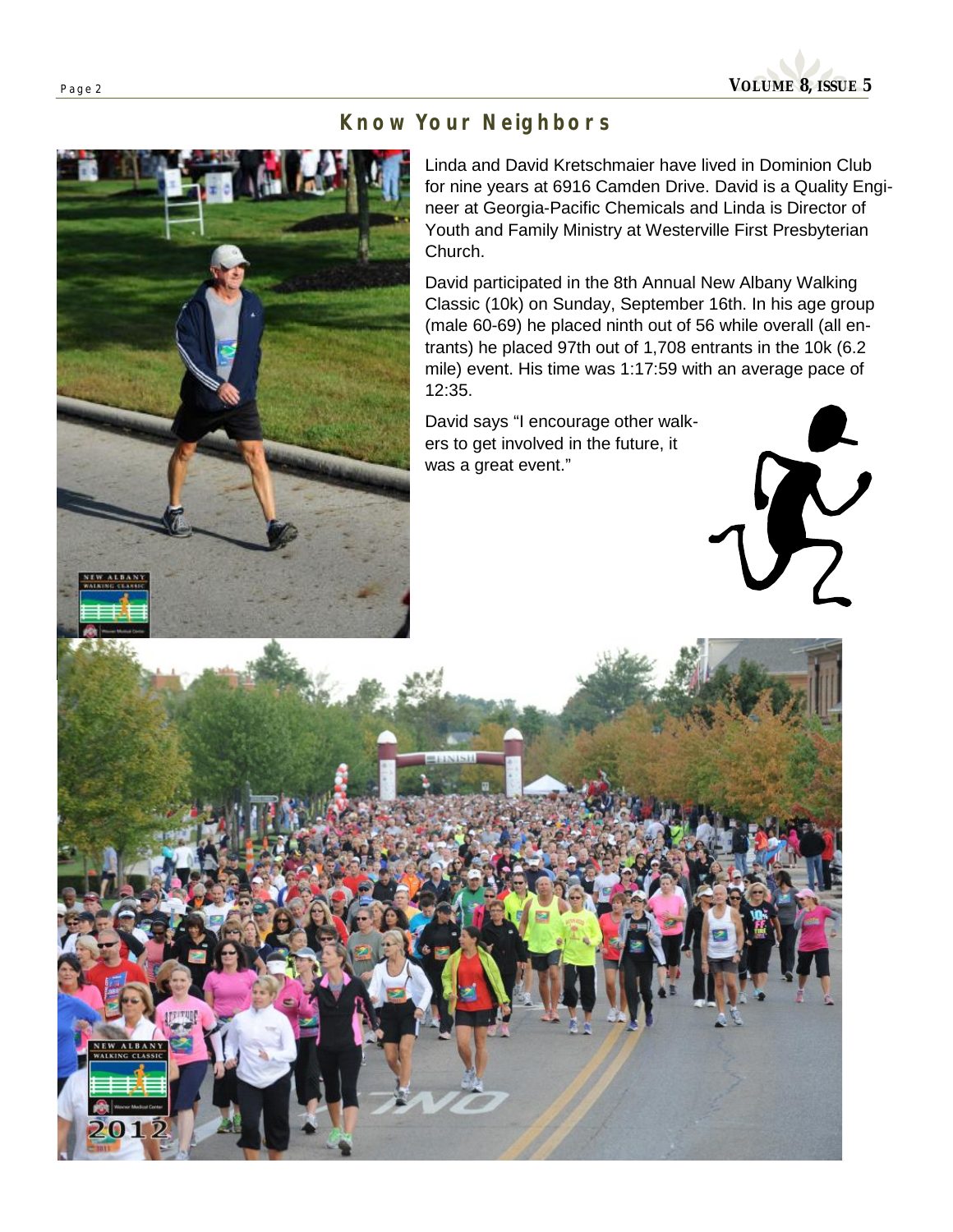**Page <sup>3</sup>VOLUME 8, ISSUE 5** 

# *Neighbors Gone, But Not Forgotten...*

*Editor's Note—Former DCHA member Sue Stradley sent this article to us about former DCHA member Ron Stauffer who recently moved to the Villages in Florida* 

## **Maintaining a Link to His Former Career**

*Deckhead Ron Stauffer, retired ceramic engineer, does pottery* 

By Jill Sherman, Daily Sun—The Villages

Sometimes there is no way of separating from a career. Even in retirement, Ron Stauffer is maintaining a link to being a ceramic engineer by doing pottery. He said the endeavor keeps his hand in ceramic engineering, one of two careers he pursued in his life.

Stauffer, who moved to the Village of Mallory Square from Columbus, Ohio, in July, also has been a professional photographer. It seems creativity is in his blood.

In his leisure time, Stauffer plays cards and enjoys riding his scooter.



He is a member, as well, of the Antique Automobile Club of America. Though he no longer has his 1951 Ford pickup truck—he sold it before knowing about the fun he could have with it in the Villages—Stauffer remains very interested in vintage cars and such.

"I have restored four cars," he said, "two scooters and a motorcycle."

Cody's Original Roadhouse at Lake Sumter Landing is Stauffer's favorite Villages hangout. It is there that he orders two-for-one fajitas. But he does not dine there alone—his bride of 39 years, Susan, goes along.

"She's the best-looking girl in the Villages," Stauffer said, smiling.

Stauffer also spoke proudly of his two stepchildren.

Friends are what attracted Stauffer to the Villages. He and Susan used to spend time in Fort Lauderdale. However, a Villages invite from their friends sold the couple on the community. Stauffer could not be happier with the decision to move here.

In retirement, Stauffer—a potter even before making his home in Mallory Square—continues to work with clay.

"It's different every day," he said of doing pottery. "If you make a pot one day, it doesn't mean you can make it the next day. The clay has a mind of its own."

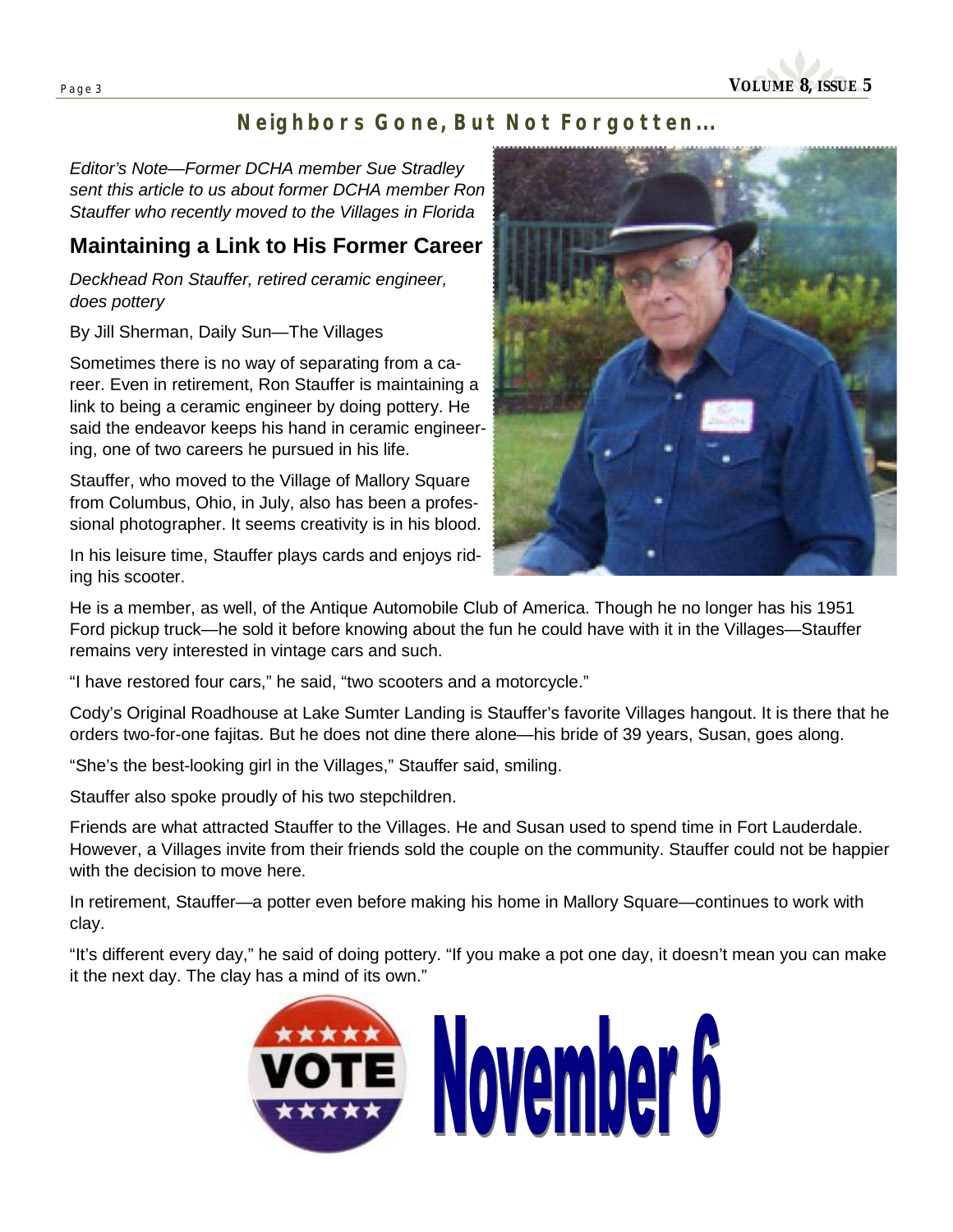

## *Upcoming "Unusual" Holidays*

There are some "unusual" holidays coming up in the weeks ahead…

**October 7—Bald and Free Day** honors those of us with a beautiful, shiny top. You don't' have to be bald to celebrate this day. But, it helps. It's a day to cherish and appreciate the freedom that comes with being bald. While the rest of us are spending money on hair cuts, hair shampoo, hair sprays, combs, and such, the bald guys is smiling as he saves money and time. Upon becoming a lucky bald guy, you are finally freed of the worry and fret that other guys have as they wonder for years: "Will I lose my hair?" "Is my hair turning grey?" In addition to saving money on haircuts and hair accessories, they never had a "bad hair day".

#### **October 16—Wear Something Gaudy**

**Day** is your chance to really stick out in a crowd. The word "gaudy" refers to something bright, gay, cheap, showy, outlandish, or otherwise not in good taste. Have a little fun on this day. For just one day, forego fashion and style. Look for something to wear that's really wild and wacky, and will stick out like a sore thumb wherever you go. If you don't have anything like this in your wardrobe, perhaps a friend does.

**October 24—National Bologna Day** is full of baloney! Properly spelled Bologna, it is sometimes spelled "Baloney". Bologna is a sausage. It's commonly used as a luncheon meat. When it comes to bologna, there definitely is variety. There is what you and I would call regular Bologna, German Bologna, Beef Bologna, Kosher Bologna, and more. Depending upon the kind of Bologna, it could include pork, beef, chicken, and spices. Have a Bologna sandwich. Try fried bologna. And, don't forget the mustard.

**October 26—Frankenstein Friday** (last Friday in October) celebrates he "birth" of Frankenstein. Frankenstein is one of the best known horror characters, dating back to the 1800's. We can't imagine the Halloween season without the presence of Frankenstein, lurking somewhere in the darkness. Frankenstein was born in 1818 when Mary Wollenstonecraft Shelley, at the age of 21, wrote the story "Frankenstein". Frankenstein's Father: Boris Karloff.

#### **October 26—National Mincemeat Day**

celebrates a sweet and tasty meat treat. Mincemeat dates back to medieval times. It was a way to preserve food. It was also a treat, mixed with sweet fruits. In the last half of the 1900's, it lost it's popularity. A whole generation has grown up, not knowing what it is, or having ever tasted it. Today, it is most often served as Minced Meat Pie. Over the years, the amount of meat in the recipes was reduced. In older recipes, you will find meat and/or suet among the ingredients. More modern recipes, it contains little or no meat, and is largely a fruity pie. It remains a traditional pie at Thanksgiving for many families. It is a mixture of minced (or chopped up) meats, suet, and fruits. The meat is usually beef, either ground up or sirloin. Fruits include raisins, apples, pears, and others. Sometimes liquor is added, most commonly brandy or rum.

**November 3 —Sandwich Day**. The annals of English history report that John Montagu was the 4th Earl of Sandwich. Among other things, the 4th Earl of Sandwich was a heavy gambler. Montagu often spent many long hours in London's gambling parlors. In 1762, he created the sandwich, by putting meat between two pieces of bread. This allowed him to remain at the gambling table for long periods of time.